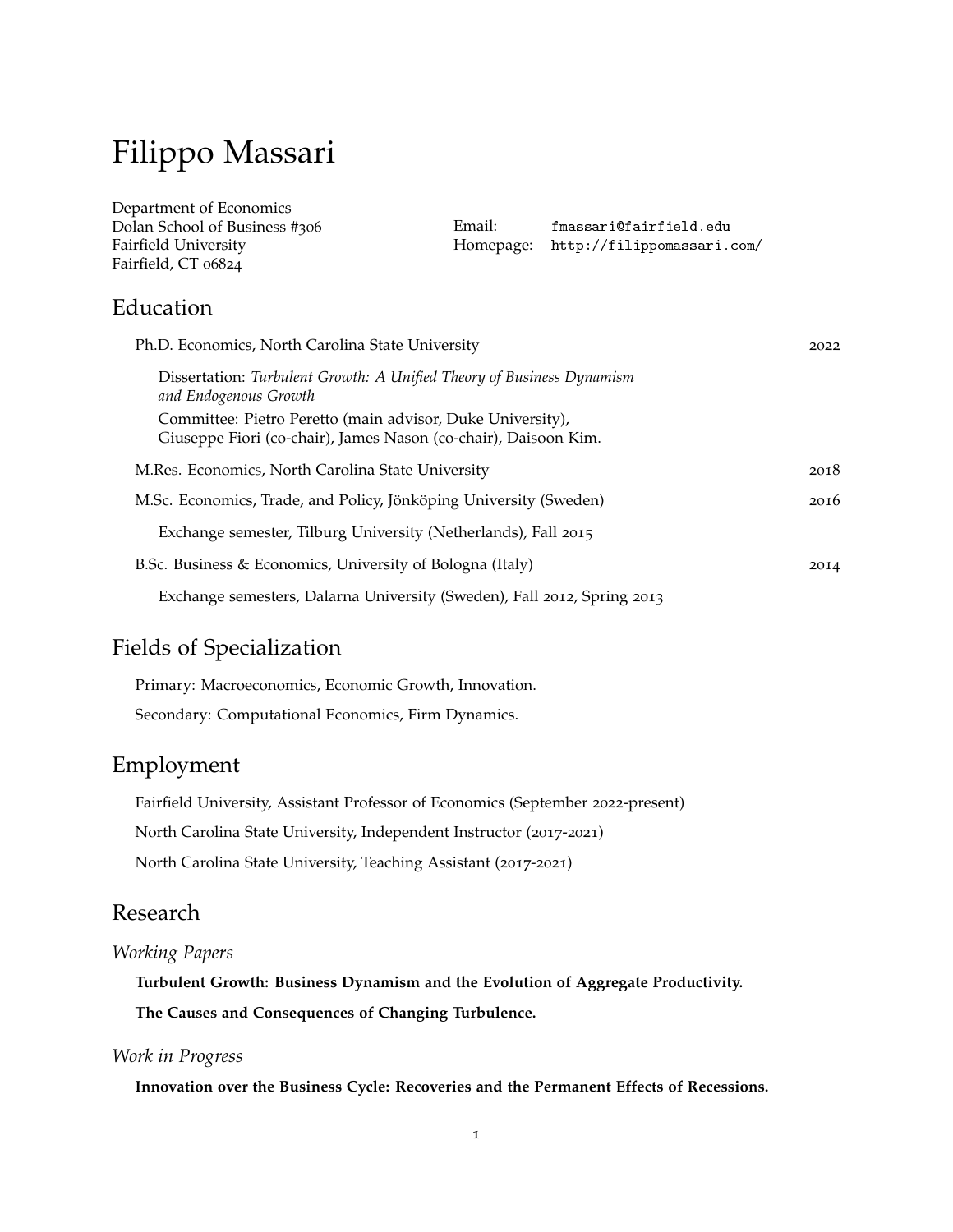# **Teaching**

Independent Instructor:

- Fundamentals of Economics (NC State): Fall 2017, 2018, 2019, 2020; Spring 2018, 2019, 2020, 2021 (average evaluation: 4.4/5).

- Intermediate Macroeconomics (NC State): Summer 2019.

Teaching Assistant:

- Principles of Micreoconomics (NC State): Fall 2016, Spring 2017.
- Money, Financial Markets, and the Economy (NC State): Spring 2021

# **Other**

Honors and awards: Jenkins Fellowship 2021-2022.

Presentations:

- 2022: University of Milan (job market talk), Fairfield University (job market talk).
- 2021: Southern Economics Association 91st Annual Meeting, NCSU Seminar.
- 2020 and earlier: NCSU Brown-Bag Lunch Seminar (Fall 2018, 2019, Spring 2019, 2020).

# Personal

Research skills: proficient in computational methods (I attended the course *Tools for Macroeconomists* at the London School of Economics Summer School taught by Wouter Den Haan in 2019).

Computer skills: MATLAB, Julia, EViews, Stata, LATEX.

Italian Citizen.

Languages: Italian (native), English (fluent), Swedish (intermediate), Spanish (intermediate).